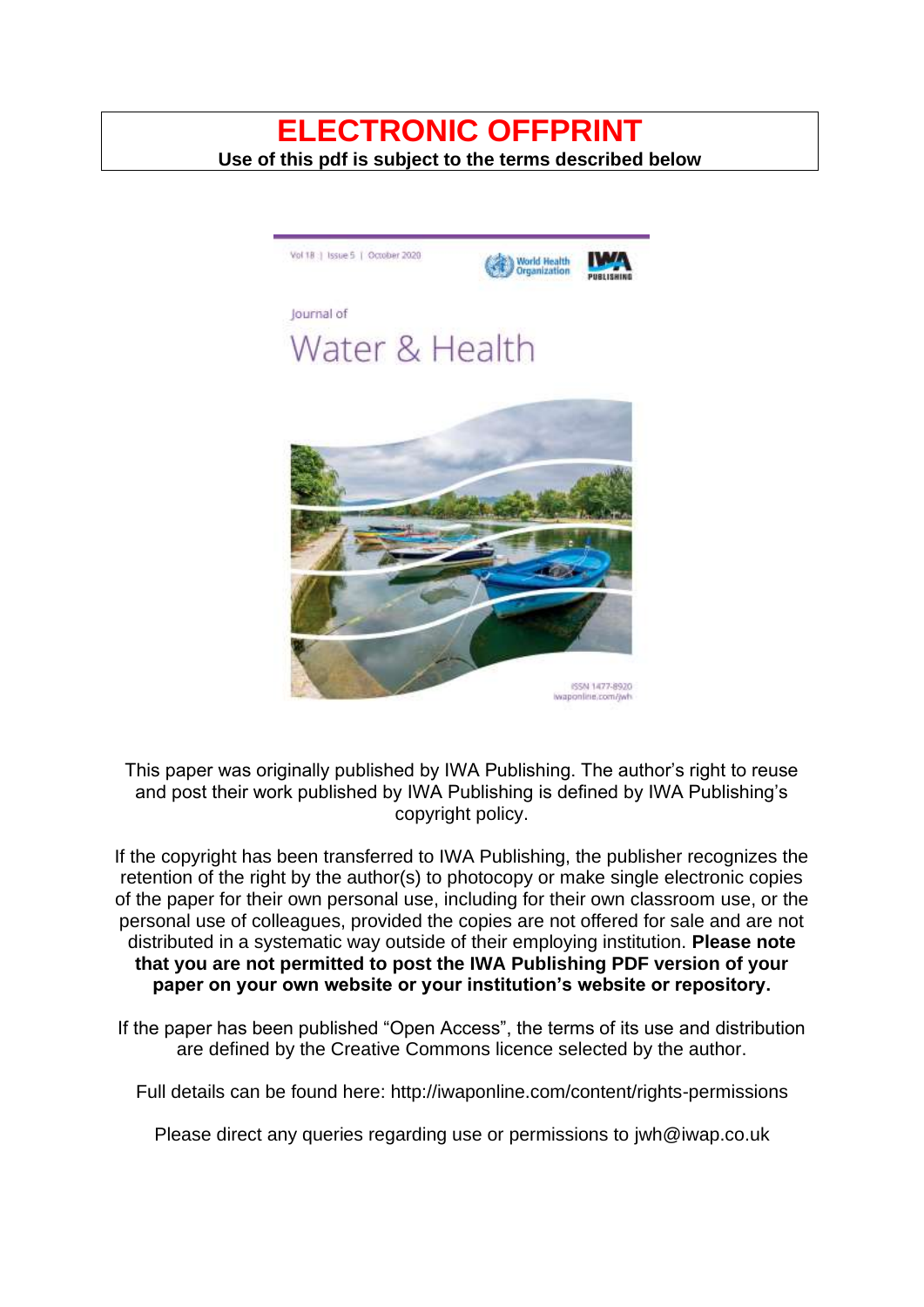# Extended-spectrum beta-lactamase (ESBL)-positive Escherichia coli presence in urban aquatic environments in Kanpur, India

Ann Johnson, Olivia Ginn, Aaron Bivins **WA**, Lucas Rocha-Melogno, Sachchida Nand Tripathi and Joe Brown

# **ABSTRACT**

In India, high rates of antibiotic consumption and poor sanitation infrastructure combine to pose a significant risk to the public through the environmental transmission of antimicrobial resistance (AMR). The WHO has declared extended-spectrum beta-lactamase (ESBL)-positive Escherichia coli a key indicator for the surveillance of AMR worldwide. In the current study, we measured the prevalence of AMR bacteria in an urban aquatic environment in India by detecting metabolically active ESBL-positive E. coli. Water samples were collected in duplicate from 16 representative environmental water sources including open canals, drains, and rivers around Kanpur, Uttar Pradesh. We detected culturable E. coli in environmental water at 11 (69%) of the sites. Out of the 11 sites that were positive for culturable E. coli, ESBL-producing E. coli was observed at 7 (64%). The prevalence of ESBL-producing E. coli detected in the urban aquatic environment suggests a threat of AMR bacteria to this region.

Key words | antimicrobial resistance, fecal indicator, water quality

## **HIGHLIGHTS**

- This study provides further information for the understanding of WASH and the environmental transmission of AMR.
- This study provides data useful for motivating studies of environmental transmission of AMR.
- This study characterized the threat of AMR bacteria to Kanpur, India.

#### Ann Johnson (corresponding author) Yale School of Medicine, 333 Cedar Street, New Haven, CT, 06510, USA E-mail: [ann.johnson@yale.edu](mailto:ann.johnson@yale.edu)

#### Olivia Ginn

School of Civil and Environmental Engineering, Georgia Institute of Technology, Atlanta, GA, 30332, USA

## **Aaron Bivins IWA**

Department of Civil & Environmental Engineering & Earth Sciences, University of Notre Dame, 156 Fitzpatrick Hall, Notre Dame, IN 46556, USA

#### Lucas Rocha-Melogno

Department of Civil and Environmental Engineering, Duke University, Durham, NC, 27708, USA

#### Sachchida Nand Tripathi

Department of Civil Engineering, Indian Institute of Technology Kanpur, Kanpur, 208016, India

#### Joe Brown

Environmental Engineering, Georgia Institute of Technology, Ford Environmental Science and Technology Building, 311 Ferst Drive, Atlanta, GA 30332 USA

## INTRODUCTION

Despite efforts to achieve access to safe water and sanitation through the Millennium Development Goals, poor sanitation infrastructure remains prevalent in India [\(Vedachalam & Riha](#page-6-0)  $2015$ ). In 2015, the Joint Monitoring Programme found that only 39.6% of India's population had access to improved sanitation facilities [\(WHO/](#page-6-0)

doi: 10.2166/wh.2020.065

public to a heightened risk of exposure to fecal-contaminated drinking water, endangering the lives of vulnerable populations (Ezeh [et al.](#page-6-0)  $2017$ ). Pit latrines and other sanitation facilities that may be available in these environments often contaminate groundwater, which can lead to

[UNICEF](#page-6-0) 2015). Poor sanitation conditions expose the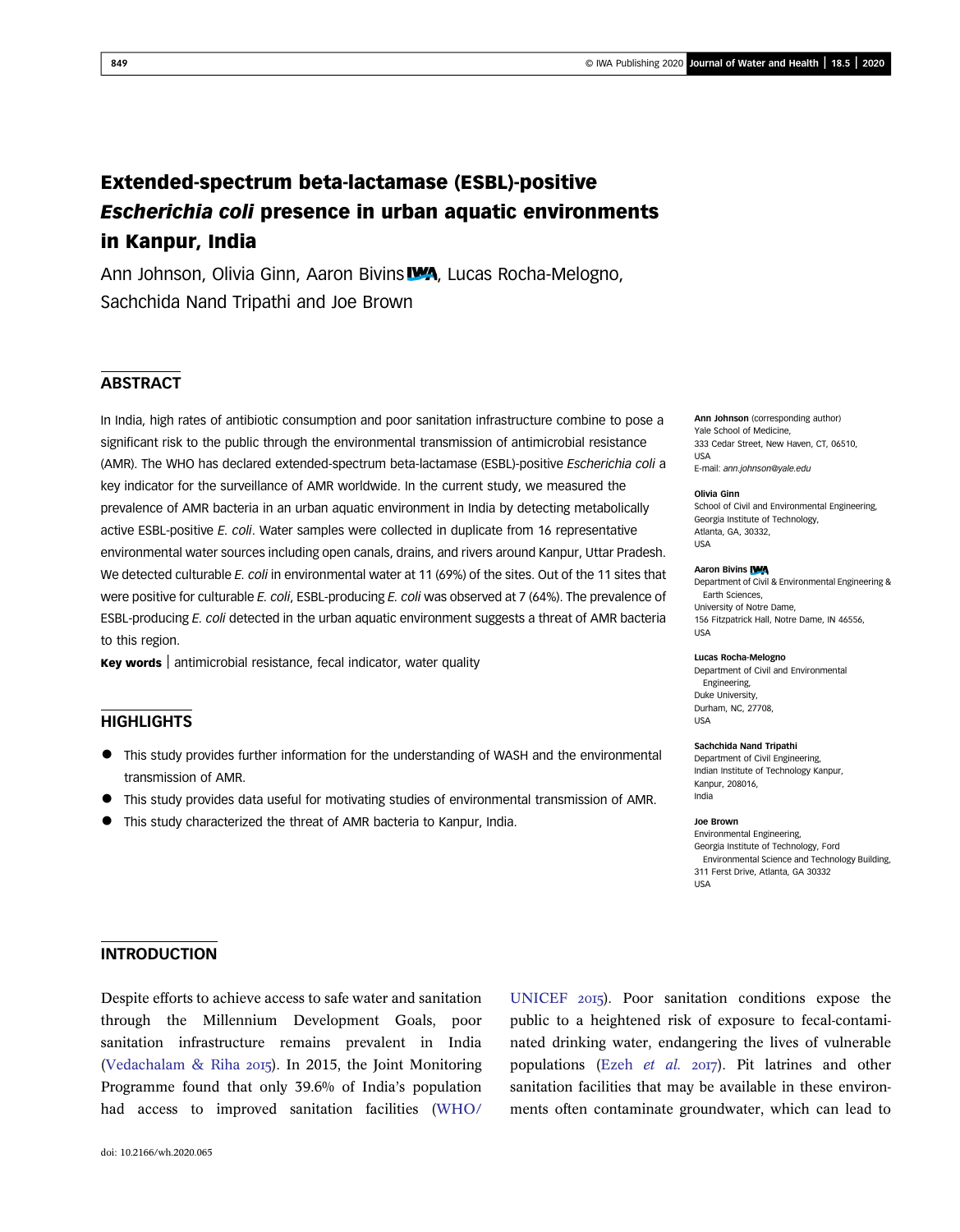the spread of wastewater contaminated with bacteria that has developed antimicrobial resistance (AMR) through com-munal water sources [\(Graham & Polizzotto](#page-6-0) 2013). India is at a particular risk of AMR as its population is among the highest consumers of antibiotics globally, with the consumption of 4,500 defined daily doses per 1,000 individuals in 2015 ([Kumar](#page-6-0) et al. 2013; [CDDEP](#page-6-0) 2015).

There are sparse data on environmental sources of antimicrobial resistance in low- and middle-income countries. Animal and sewage systems can act as environmental reservoirs of antimicrobial resistance, but the extent of this depends on how humans and the environment interact, which can vary much between countries ([Gwenzi](#page-6-0) et al.  $2018$ ). The studies that do exist often characterize bacteria molecularly rather than phenotypically (Bajaj [et al.](#page-6-0) 2016). Previous studies have demonstrated a discrepancy between results from phenotypic and molecular data, so characterizing bacteria phenotypically is vital to understand the spread of antimicrobial resistance ([Lob](#page-6-0)  $et$  al. 2016).

The WHO has declared extended-spectrum betalactamase (ESBL)-producing Escherichia coli a key indicator for the surveillance of AMR worldwide [\(Matheu](#page-6-0)  $et$  al. 2017). ESBL-producing E. coli has been detected in hospital wastewater and in pig feces in India, so it is possible that the bacteria from hospitals and pig farming could be contaminating where people cook, do laundry, and live ([Diwan](#page-6-0) et al. 2012; [Nirupama](#page-6-0) [et al.](#page-6-0) 2018; Puii et al. 2019). ESBL-resistant determinants were found in sewage water in Delhi, and it is unknown how far this resistance is spread throughout India [\(Gogry](#page-6-0)  $et$  al. 2019). In this study, we aimed to document the prevalence of ESBL-positive E. coli in environmental water sources along the Ganga River in Kanpur, in Northeast India. Wastewater is dumped untreated into the waterways of Kanpur so they are likely to be reservoirs of antimicrobial resistance ([Zia & Devadas](#page-6-0) ). In this setting, pig farming is a common profession and often takes place close to people's homes [\(Sanjukta](#page-6-0) [et al.](#page-6-0)  $20I9$ ). Although ESBL-producing E. coli has been studied in pig feces in this area, the prevalence of this resistant bacteria in the urban environment of Kanpur is unknown. We recognize that our dataset of 16 samples is not large, and are considering this study a pilot study to prepare for sampling in a larger spatial context. This study characterizes the presence of E. coli and ESBL-producing E. coli in environmental water throughout Kanpur, India.

## **METHODS**

### Sample collection

Water samples were collected near open drains, canals, and rivers in and around the city of Kanpur. Sampling locations were chosen by predetermining locations with moving water to maintain consistency across samples as the bacteria profile of stagnant water can be very different. All samples were collected from areas where people frequently gather to investigate the plausibility of human exposure.

Water samples were collected from 16 different locations around Kanpur, indicated in [Figure 1.](#page-3-0) Samples were collected from March to April 2019. Two 100 mL samples of water were collected from each of the sites. The samples were collected in sterile plastic bags. A negative control sample was also collected where DI water was poured from a sterile container into a plastic bag at each site. The water samples were kept in portable coolers with ice to minimize further replication of microorganisms during sampling. The samples were processed in the laboratory within 2 hours of collection.

#### E. coli culture growth and enumeration

The water samples were serially diluted up to 100-fold to achieve countable plates in the 30–300 coliform forming units (CFU) range. One mL of each dilution along with the field sampling negative control was pipetted onto its own Compact Dry EC plate (Hardy Diagnostics, Santa Maria, CA). After the water samples were plated, 1 mL of DI water was pipetted onto a separate Compact Dry EC plate as another negative control. Compact Dry EC plates were used because they allow E. coli to be distinguished from other coliforms using chromogenic enzyme substrates. These substrates allow E. coli colonies to turn blue and the other bacterial colonies to turn red ([HyServe Compact](#page-6-0) [Dry\)](#page-6-0). The plates were incubated at  $35 \pm 2$  °C for 24–30 hours and then the E. coli colonies were identified and enumerated.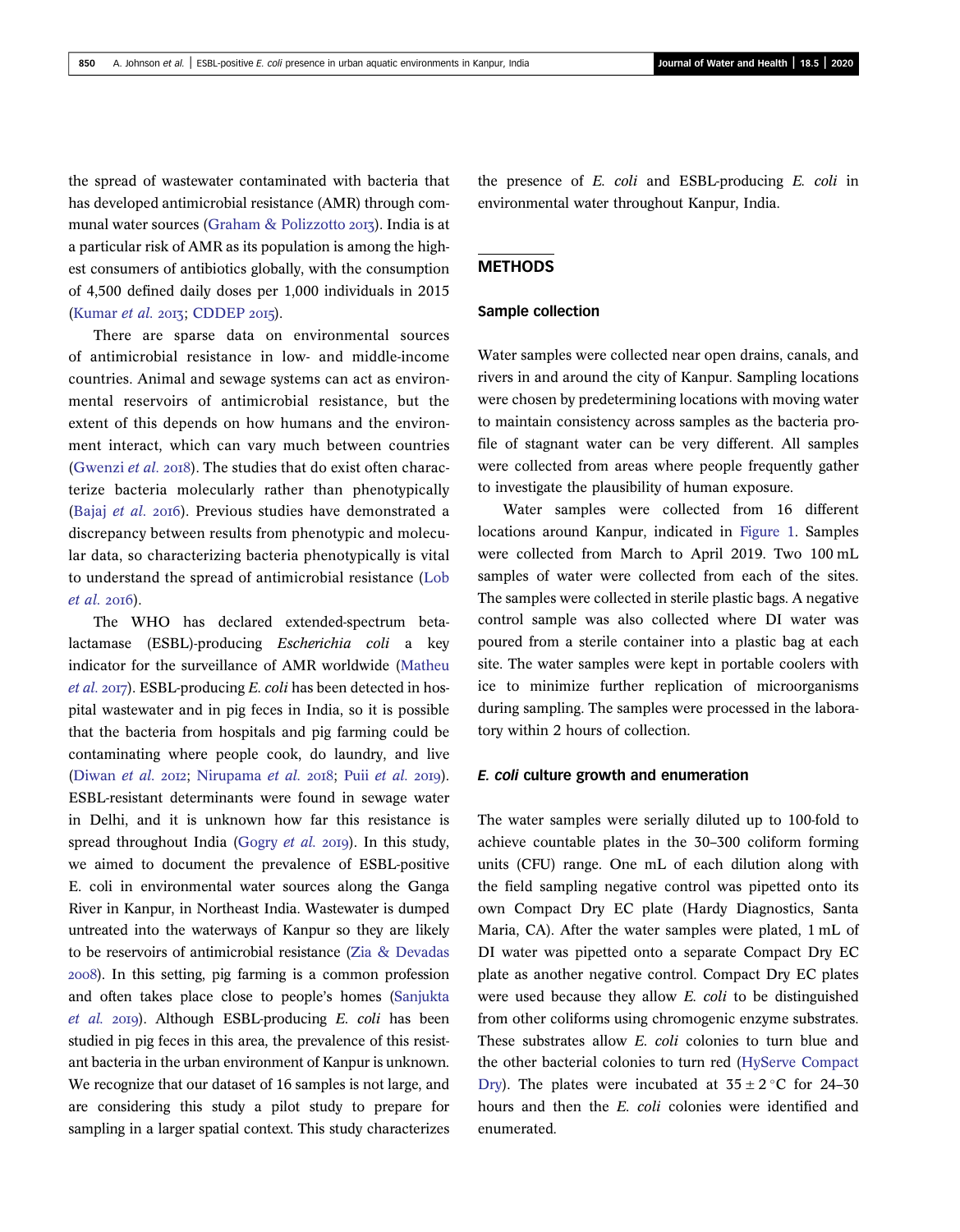<span id="page-3-0"></span>

Figure 1 | Location of sampling sites in Kanpur, India.

## ANTIMICROBIAL SUSCEPTIBILITY TESTING

### E. coli ESBL pre-screening

After enumeration, a presumptive E. coli colony was selected from the Compact Dry plate and placed in a test tube with  $0.11$  g  $\pm$  0.02 g of Aquatest medium for growth, along with 10 μg (1 μg/mL) of cefotaxime powder and 10 mL sterile water (Bain [et al.](#page-5-0)  $2015$ ). Aquatest was used because it is a low-cost test that has been validated as highly sensitive and specific for detecting E. coli when compared to Colilert-18, Compact Dry, and MI agar [\(Franziska](#page-6-0) [et al.](#page-6-0) 2019; [Brown](#page-6-0) et al. 2020), which has been validated for culturing isolates for resistance testing. The solution turned pink to indicate the growth of metabolically-active of E. coli after 24 hours of incubation. This suggested the culture solution contained ESBL-producing E. coli, and these pink culture solutions were streaked on disk diffusion plates to further confirm the presence of ESBL-producing E. coli.

# DISK DIFFUSION

Following pre-screening, ESBL-producing E. coli were confirmed by the Clinical Laboratory Standards Institute (CLSI) modified confirmatory test for phenotypic detection of ESBLs [\(Poulou](#page-6-0) et al. 2014). This updated test has a sensitivity of 97.5% and a specificity of 100% for detecting ESBLs in Enterobacteriaceae even in the presence of other types of β-lactam resistance.

This test uses the disk diffusion technique with a combination of cefotaxime (CTX) and ceftazidime (CAZ) with and without the presence of clavulanic acid (CA). Cefotaxime and ceftazidime were used because they are both antibiotics of the class cephalosporin, each of which demonstrates enhanced activity in the presence of CA (Rawat  $\&$  Nair 2010). Therefore, the difference in the size of the growth-inhibitory zone with and without CA can be used to determine if ESBL-producing E. coli is present. Boronic acid was used to inhibit AmpCs and Klebsiella pneumoniae carbapenemases (KPCs), which may otherwise be detected as ESBLs. Ethylenediaminetetraacetic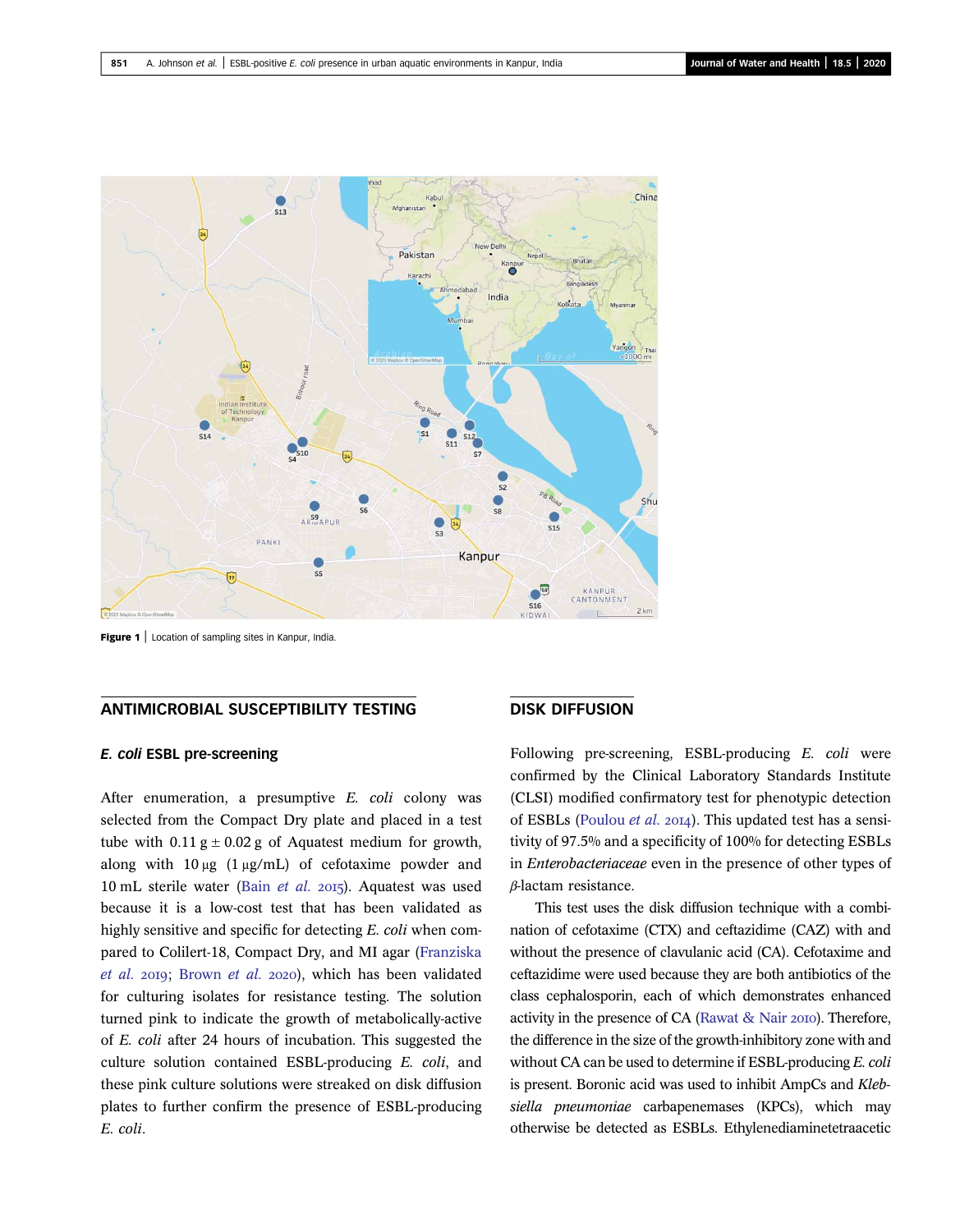acid (EDTA) was used to inhibit metallo-β-lactamases (MBLs) which also may mask the presence of ESBL.

The Muller-Hinton agar plates were prepared and autoclaved with the sampling solution. Stock EDTA and BA solutions were prepared in advance of sampling and refrigerated. The EDTA solution had a concentration of 0.1 M EDTA and the BA solution was made by dissolving phenylboronic acid at a concentration of 40 mg/ml. Ten μl of the 0.1 M EDTA and 10 μl of the BA solution were dispensed onto each antibiotic disk, CTX (30 μg) and CAZ (30 μg) with or without CA  $(10 \mu g)$  were also added. Then the plates were inoculated with the solution where ESBL-producing E. coli was detected with the color change of the Aquatest medium. The four antibiotic disks were pressed into equally divided slices around the plate. After inoculation with presumptive ESBL-producing E. coli from the Aquatest broth, the plates were incubated for 18 hours at  $37^{\circ}$ C.

If the growth-inhibitory zone diameter for either CTX or CAZ where CA was present were  $>5$  mm larger than the corresponding growth-inhibitory zone without CA, the sample was deemed positive for ESBL production [\(Poulou](#page-6-0) et al. 2014).

## RESULTS

E. coli quantities measured in the water samples ranged from undetectable to  $1.4 \times 10^7$  CFU/100 mL (median:  $4.2 \times$  $10^5$  CFU/100 mL), as shown in Table 1. From the sites sampled ( $n = 16$ ), 69% contained culturable E. coli. Out of the sites that contained detectable E. coli, ESBL-producing E. coli was found at 64%.

# **DISCUSSION**

The water tested in this study is generally not used as daily drinking water, but it is sometimes consumed as part of a religious ritual, particularly the water sampled from the Ganga and its tributaries, or out of necessity. E. coli counts in seven of the canals tested, all of which run uncovered through communities, were greater, and in three of them an order of magnitude greater, than the average estimated E. coli count of  $1.5 \times 10^6$  CFU/100 mL from a study of untreated wastewater in Canada [\(Payment](#page-6-0) et al. 2001). Three of the canals tested in Kanpur had greater E. coli counts than the estimated E. coli

| Site ID         | <b>ESBL-producing E. coli</b> | Average E. coli CFU/100 mL |
|-----------------|-------------------------------|----------------------------|
| S1              | X                             | $1.4 \times 10^{7}$        |
| S <sub>2</sub>  | X                             | $1.4 \times 10^{7}$        |
| S3              |                               | <b>ND</b>                  |
| S <sub>4</sub>  |                               | $4.2 \times 10^{5}$        |
| S <sub>5</sub>  |                               | <b>ND</b>                  |
| S <sub>6</sub>  |                               | $8.0 \times 10^{6}$        |
| S7              | X                             | $1.2\times10^5$            |
| S8              | X                             | $6.2\times10^6$            |
| S9              | X                             | $1.9 \times 10^{6}$        |
| S10             |                               | $5.5 \times 10^{6}$        |
| S11             | X                             | $1.1 \times 10^{7}$        |
| S <sub>12</sub> |                               | <b>ND</b>                  |
| S <sub>13</sub> |                               | $9.0 \times 10^{4}$        |
| S14             |                               | <b>ND</b>                  |
| S <sub>15</sub> | X                             | $2.8 \times 10^{5}$        |
| S <sub>16</sub> |                               | <b>ND</b>                  |

Table 1 | Average CFU/mL of E. coli across 16 sites in Kanpur, India

Samples were collected in duplicate from the sites and averaged. ND stands for no detected colonies. The negative control collected at each site had no detected colonies. The negative controls from water in the laboratory had no detected colonies.

count of  $1.05 \times 10^7$  CFU/100 mL in untreated wastewater in South Africa [\(Teklehaimanot](#page-6-0) et al. 2014), and two had greater E. coli counts than the estimated E. coli count of  $1.35 \times$ 107 CFU/100 mL in untreated wastewater in Portugal ([Da](#page-6-0) [Costa](#page-6-0) et al. 2008). The concentrations of bacteria found in the canals studied suggests that the people living around them may be at risk of illness due to potential exposure.

The cluster of ESBL-producing E. coli sites around the Ganga and its tributaries, as shown in [Figure 2](#page-5-0), indicates that this heavily trafficked waterway is likely to harbor and contribute to the spread of AMR bacteria. The most comparable urban aquatic study in India is a study that was conducted along the Yamuna River in Delhi [\(Bajaj](#page-6-0) et al. ). Sixteen percent of the E. coli strains they analyzed were ESBL-producing E. coli. This is not a direct comparison to the samples collected in this study as the Yamuna study used molecular and not phenotypical analysis. However, the differences in the proportion of samples with ESBL-producing E. coli detected in the Yamuna River versus the Ganga are striking, because the Yamuna River exists in a similarly highly populated region surrounded by poor sanitation facilities. Potentially, this supports the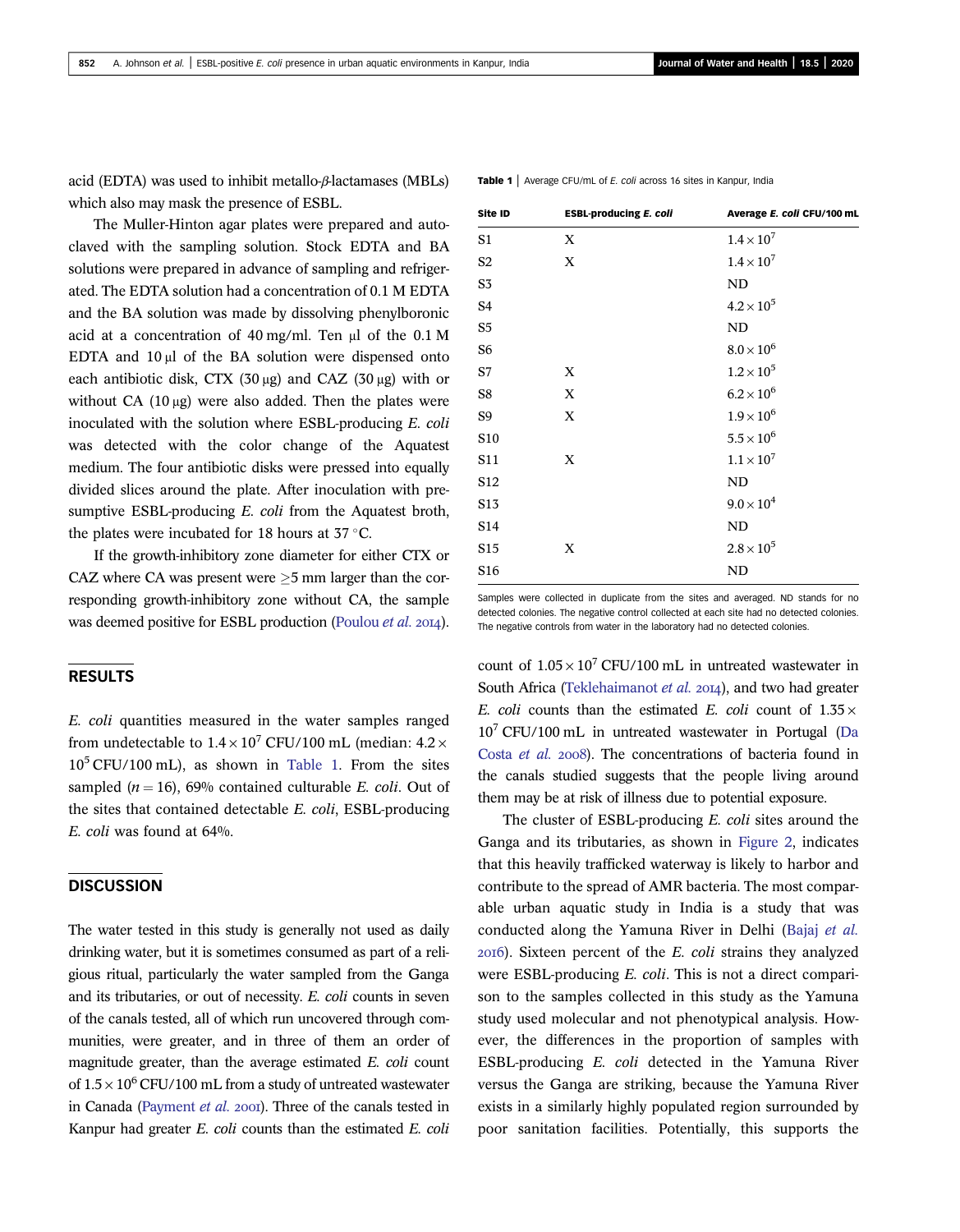<span id="page-5-0"></span>

Figure  $2$  | Map displaying the average E. coli CFU/100 mL and ESBL-positive E. coli presence.

hypothesis that specific regional factors to Kanpur, such as the heavy concentration of swine farming in the area, led to a higher proportion of ESBL-producing E. coli. Elucidating the source of this environmental contamination and preventing it is essential for stopping the spread of AMR.

**CONCLUSIONS** 

This study detected surprisingly high proportions of ESBLproducing E. coli in an urban aquatic environment in India. Because ESBL-producing E. coli is a key indicator for the surveillance of AMR worldwide, the high prevalence of these bacteria in India suggests a threat of AMR in this region.

# ACKNOWLEDGEMENTS

AJ was supported by a Fulbright-Nehru Fellowship jointly funded by the United States Department of State and the Republic of India. This material is partly based upon work supported by the National Science Foundation under grant number 1653226. Funding organizations were not involved in the planning or execution of this study.

# DATA AVAILABILITY STATEMENT

All relevant data are included in the paper or its Supplementary Information.

# **REFERENCES**

Bain, R. E. S., Woodall, C., Elliott, J., Arnold, B. F., Tung, R., Morley, R., Preez, M., Bartram, J., Davis, A., Fundry, S. & Pedley, S. 2015 [Evaluation of an inexpensive growth medium](http://dx.doi.org/10.1371/journal.pone.0140997) [for direct detection of](http://dx.doi.org/10.1371/journal.pone.0140997) Escherichia coli in temperate and sub[tropical waters.](http://dx.doi.org/10.1371/journal.pone.0140997) PLoS ONE 10 (10), e0140997.